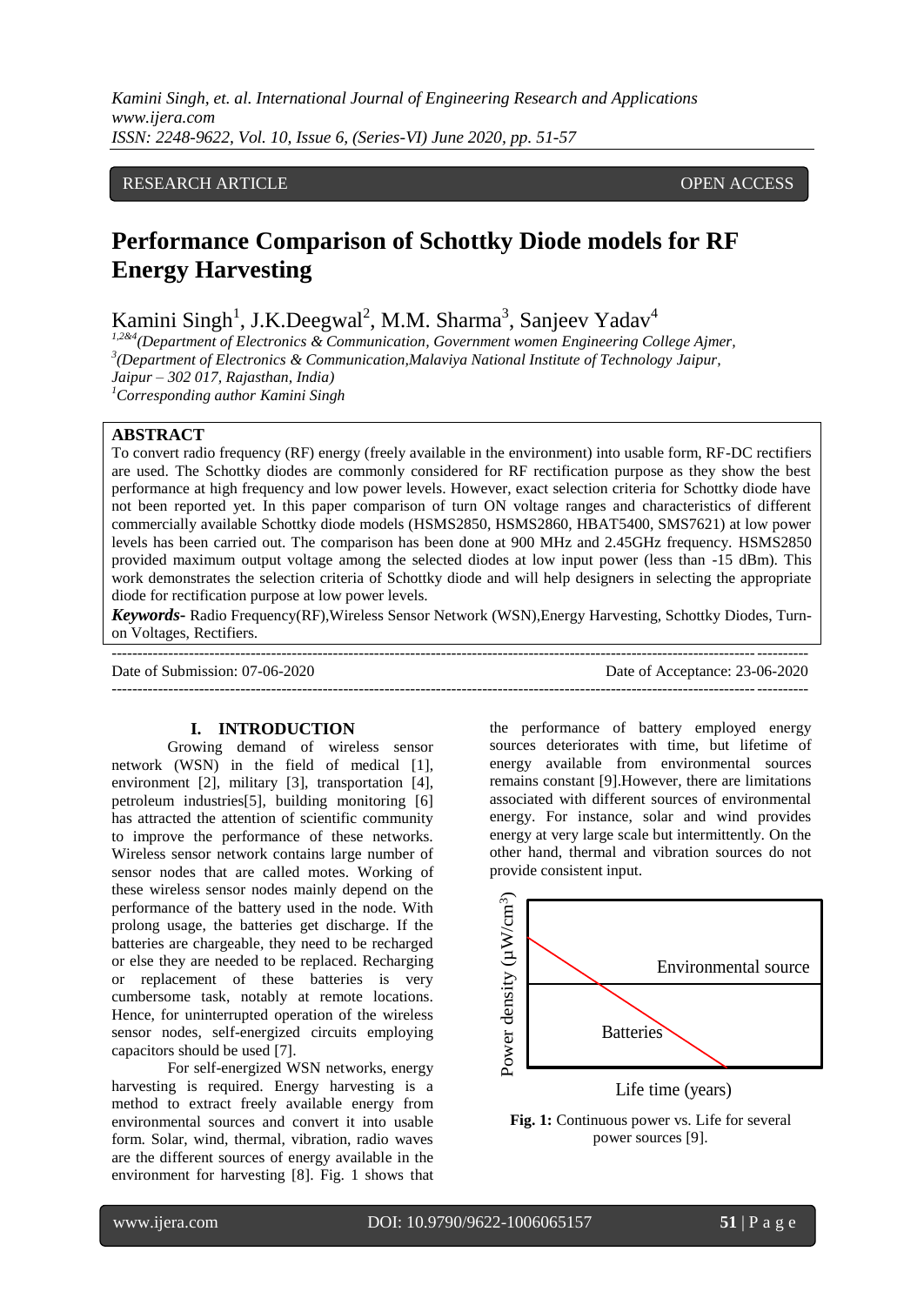As number of cell towers, mobile base stations, FM/AM, Television broadcasting towers are increasing; RF energy seems to be a better option for energizing WSN networks. RF energy is easily available and does not depend on day and night frequency. But the only challenge in harvesting energy from RF sources is the low input power density. The power density of various RF sources ranges from 0.1  $\mu$ W/cm<sup>2</sup> (ambient RF) to 1000  $\mu$ W/cm<sup>2</sup> (dedicated RF) [10]. There are two working regions for RF energy harvesters, low power region (-30 dBm to -15 dBm) and high power region (above -15 dBm). It is very challenging to harvest high amount of power with a single and high directive antenna in low power region. On the other hand, the circuit becomes enormously large while using multi-antenna system to capture this low input power. Hence, the efficiency of RF-energy harvesting circuit (with single operational antenna) should be adequately high to provide better performance in low power region.

To convert this RF energy into usable form, RF-DC rectifiers are needed. Diodes are used for the RF rectification. Schottky diodes are of particular interest for this purpose as they get turn on at very low voltage. Different types of Schottky diodes are commercially available. However, direct comparison of performance of different commercially available Schottky diodes is not available in the literature. This work, therefore, presents a detailed comparison of performance characteristics (like turn-on voltages, maximum diode current, and output voltage) of four commercially available and widely used Schottky diodes (HSMS2850, HSMS2860, HBAT5400 and SMS7621). Circuit design and Simulations have been carried out using LTSpiceIV software. The outcomes of this work may help designers in proper selection of the Schottky diodes for RF-DC rectification.

Section 2 highlights block diagram of energy harvester. The SPICE model of Schottky diode is explained in section 3. Discussion on the results of performance characteristics of different Schottky diodes is presented in section 4. Conclusions of the present work are listed in section 5.

## **II. BLOCK DIAGRAM OF RF ENERGY HARVESTER**

An RF energy harvester consists of the following blocks: antenna, matching network to match the input impedance of the RF-DC converter with the antenna impedance, RF-DC converter (for rectification), and storage unit (Fig. 2).



**Fig. 2:** Block diagram of RF Energy Harvester.

Antenna is used to receive RF energy at specified frequency. Antenna can be designed at one frequency or multiple frequencies. The expression for received power from free space is given by Eq. (1) [11].

$$
P_r = \frac{P_t \ G_t G_r \lambda^2}{(4\pi R)^2 L} \tag{1}
$$

where, $P_r$  is the received power by receiving antenna with gain  $G_r$ ,  $P_t$  is the transmitted power by transmitted antenna with gain  $G_t$  located at distance R from a receiving antenna. L is the system loss factor and  $\lambda$  is wavelength.

The most popular application of diodes is rectification, which converts alternating current to direct current. Received RF signal from antenna also has a sinusoidal waveform. Hence, diode is used for rectification in RF energy harvesters. In most of the literatures, Schottky diodes have been used for rectification purpose in RF-DC converters as they offer high switching speed, low forward voltage drop, which are the requirements of RF-DC rectifier design [12-16].

# **III. SPICE MODEL OF SCHOTTKY DIODE**

A metal semiconductor junction is present in the Schottky diode. The metal side behaves as the anode and n-type semiconductor behaves as the cathode of the Schottky diode. Spice model of Schottky diode is shown in Fig. 3.



**Fig. 3:** SPICE model of Schottky Diode [11].

In the model (Fig.  $3$ ), $R_s$  is the diode parasitic series resistance(the sum of the leadframe, bond-wire, silicon bulk layer resistance).The RF energy is lost as heat through  $R_s$ . Thus  $R_s$  does not contribute to the rectification process of the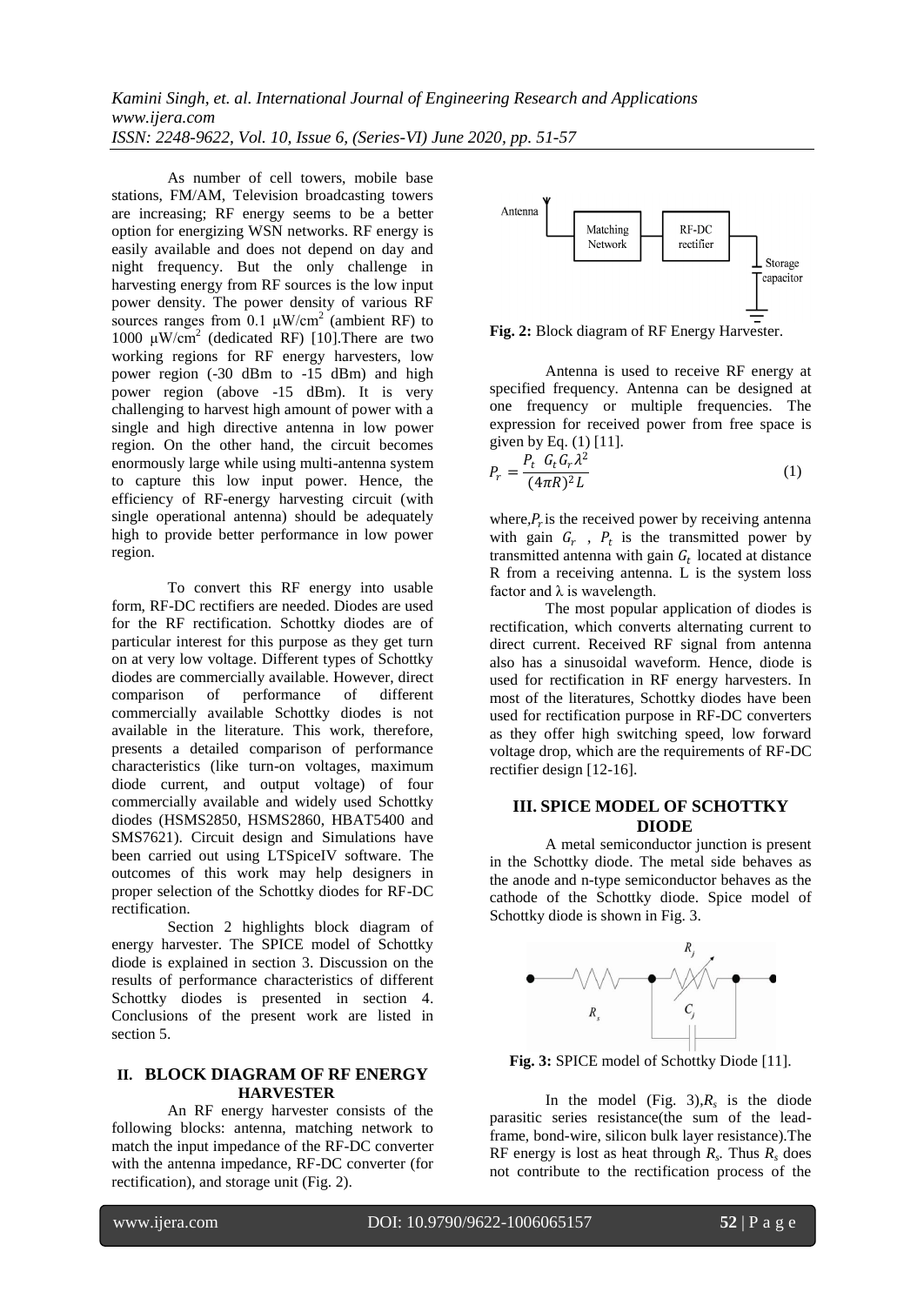diode. The  $C_j$  is the parasitic junction capacitance whose value is controlled by the epitaxial layer thickness.Diodecurrent passes through the resistance  $R_j$ , and there is a voltage drop across its two ends.

Schottky diode with metal-semiconductor junction has the following characteristics [17]:

- Fast Switching time
- Low reverse recovery time
- Low forward voltage drop
- Low junction capacitances
- Well suited at high frequency.
- High Reverse Blocking voltage (good for high power applications)

## 3.1. COMMERCIALLY AVAILABLE SCHOTTKY DIODE MODELS

Schottky diodes turn on easily at low input power levels due to their low voltage drop. This property of Schottky diodes provides them an edge over other types of diodes (p-n junction diode)in various applications. Additionally, they have less noise and better performance.

In the present work, four widely researched Schottky diodes from three different manufacturers were selected. The selected diodes are HSMS2850(Avago Technologies), HSMS2860(Avago Technologies), HBAT5400 (Agilent Technologies) and SMS7621(SKYWORKS). Spice parameters of these diodes are provided in Table1and are reported in Refs. [17, 19, 20].

| <b>Parameter</b> | <b>HSMS2850</b> | <b>HSMS2860</b> | <b>HBAT5400</b> | <b>SMS7621</b>   |
|------------------|-----------------|-----------------|-----------------|------------------|
| BV               | 3.8 V           | 7V              | 40 V            | 3V               |
| $C_{i0}$         | 0.18p           | 0.18p           | 3p              | 0.1 <sub>p</sub> |
| EG               | $0.69$ eV       | $0.69$ eV       | $0.55$ eV       | $0.69$ eV        |
| <b>IBV</b>       | $300 \mu A$     | $100 \mu A$     | $1000 \mu A$    | $10 \mu A$       |
| <b>IS</b>        | $3 \mu A$       | $0.05 \mu A$    | $0.1 \mu A$     | $0.04 \mu A$     |
| N                | 1.06            | 1.08            | 1               | 1.05             |
| $R_{s}$          | $25 \Omega$     | $5\Omega$       | $2.4 \Omega$    | $12 \Omega$      |
| PB (VJ)          | 0.35V           | $0.65$ V        | 0.6V            | $0.51$ V         |
| PT(XTI)          | $\overline{2}$  | 2               | 2               | 2                |
| M                | 0.5             | 0.5             | 0.5             | 0.35             |

| <b>Table 1:</b> SPICE parameter of Schottky Diodes [17, 19, 20] |  |
|-----------------------------------------------------------------|--|
|-----------------------------------------------------------------|--|

Fig. 4 shows the model of HSMS2850, HSMS2860, HBAT5400, SMS7621 Schottky diodes designed in LTSpiceIV software.Different parameters like series resistance  $(R_s)$ , Junction capacitance  $(C_{i0})$  at zero bias provided in Table 1 are used for the modeling of Schottky diodes. Series resistance for HSMS2850 is denoted as R4

(Fig. 4a), for HSMS2860 as R3 (Fig. 4b), for HBAT5400 as R2 (Fig. 4c), for SMS7621 as R1 (Fig. 4d). Other capacitors and inductors are parasitic elements, whose values have been taken from Technical manuals of AVAGO Technologies Agilent Technologies and SKYWORKS [17,19,20]. To obtain DC characteristics, variable input voltage is applied with maximum 1 V and output is received at 1 KΩ resistance.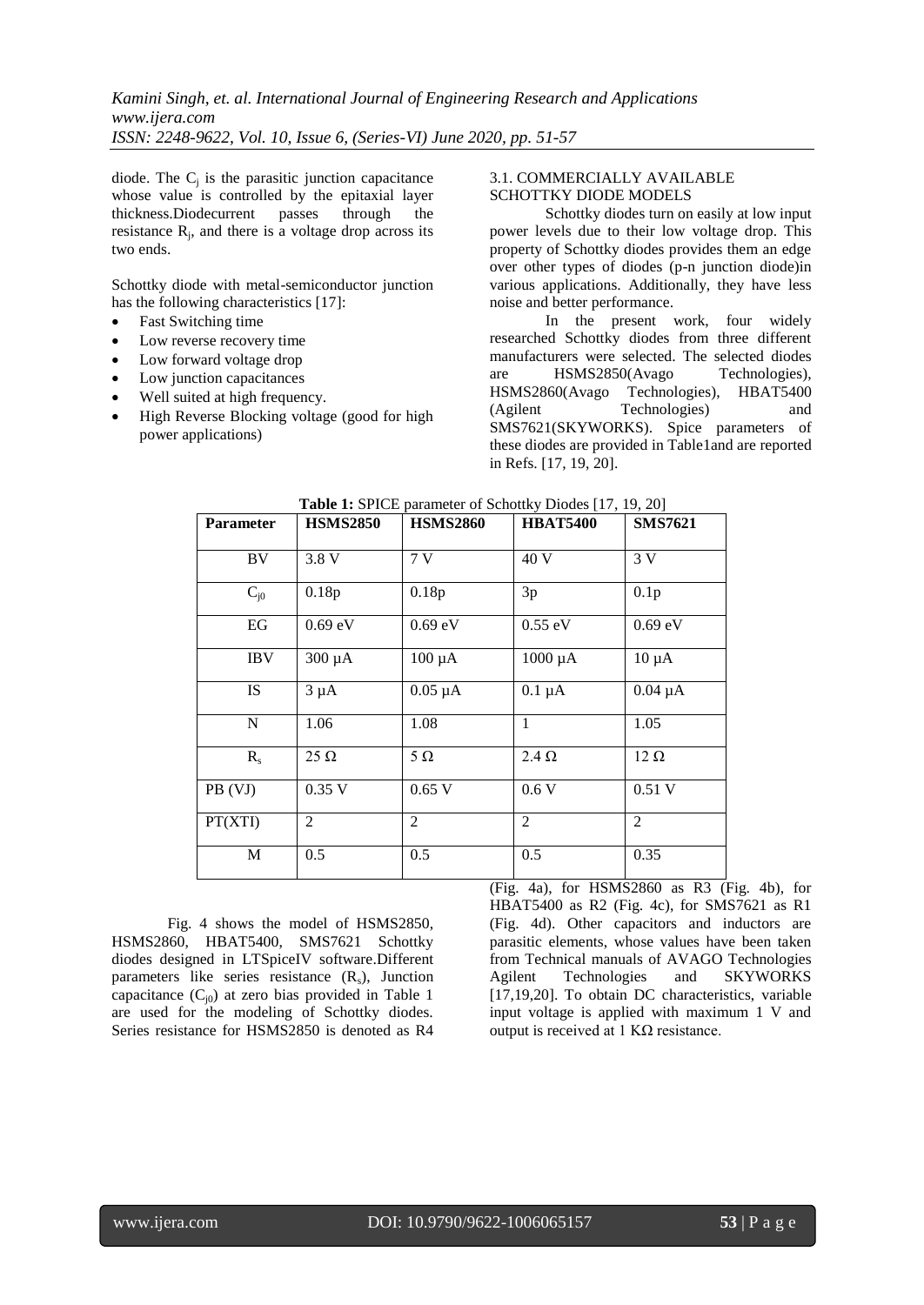

**Fig. 4:** Models of selected Schottky diode in LTSpiceIV.

# **IV. CHARACTERISTICS & PERFORMANCE COMPARISON OF SCHOTTKY DIODES**

SPICE model of Schottky diode hasalready been explained in section III. In the model of Schottky diode, two important parameters are there, viz. junction resistance  $R_i$  and the junction capacitor  $C_j$ . The performance of Schottky diodes mainly depends on these two elements. The junction resistance  $R_j$  is inversely proportional to the sum of diode current and reverse saturation current [17]. Junction capacitance is parallel to junction resistance. Impedance of this parallel combination decides the value of DC output during rectification. Thus, low

value of junction capacitance provides maximum output [18].

Different characteristics like turn-on voltage and maximum output diode current have been simulated on LTSpiceIV software for analyzing the performance of the selected diodes at low input power levels. Fig. 5 shows the variation of output voltages with respect to given input voltages for selected diodes. In expanded part of this figure, the turn-on voltage range for different diodes has been showed. The HSMS2850 has turn on voltage value in between 60 mV to 100 mV, and for other diodes it is more than 100 mV. This may be attributed to the material of the metal used in HSMS2850 Schottky diode [21].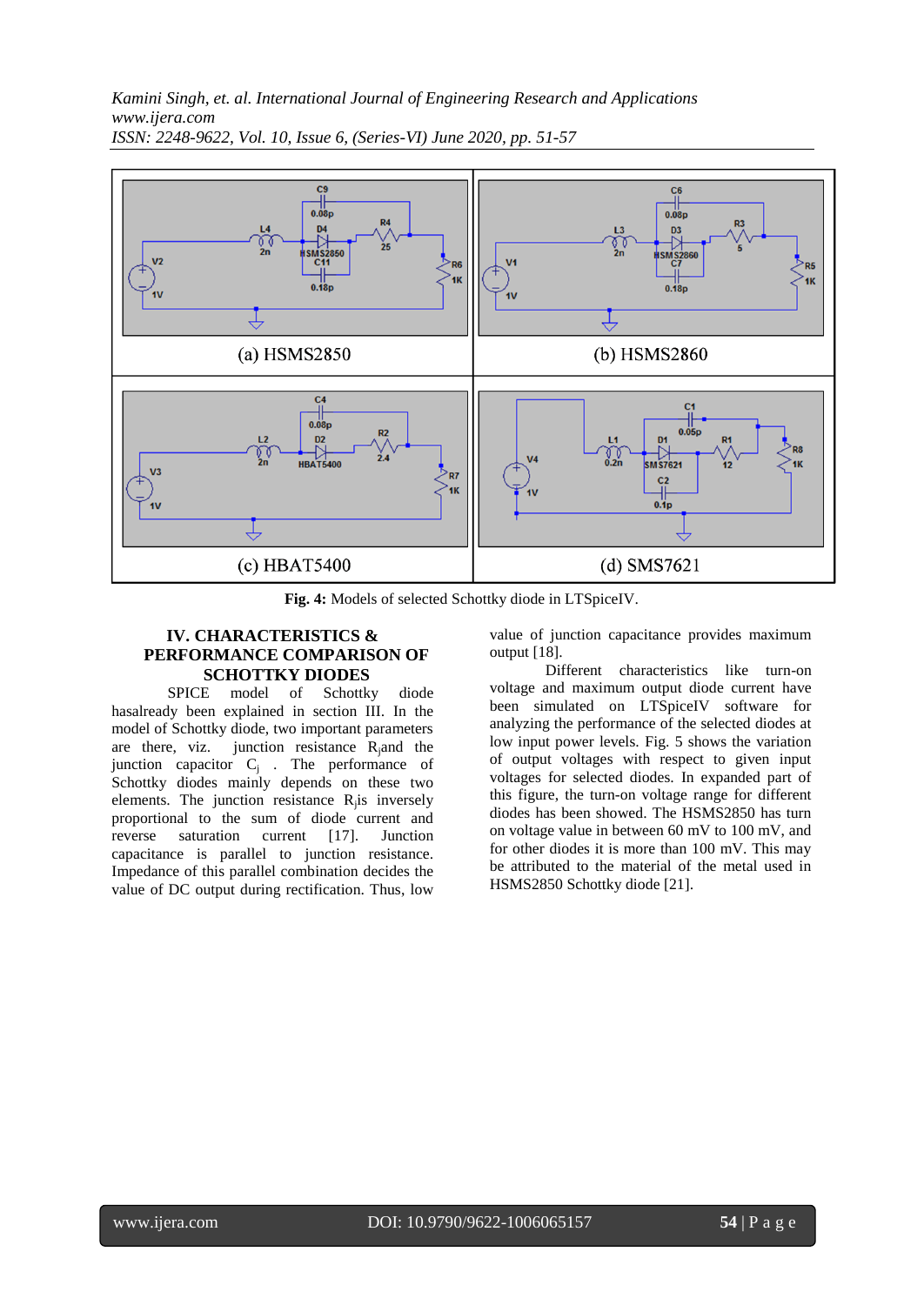

**Fig. 5:** Comparison ofturn-on voltage characteristics for selected Schottky diodes.

Due to low turn-on voltage, HSMS2850 diode is providing maximum diode current as shown in Fig. 6. From Table 1, it can be observed that HSMS2850 has higher reverse saturation

current as well. Hence, the value of junction resistance happens to be low, which provides maximum output voltage.



**Fig. 6:** (a) I-V characteristics of diodes, (b) Maximum diode current at 1 V input voltage.

So far, DC characteristics of the selected Schottky diodes have been examined. Further, to simulate the actual operation of the selected diodes in RF-DC rectifiers, the output voltage characteristics of the diodes at low input power levels and two different frequencies (900 MHz and 2.45 GHz) were investigated. The selected frequencies are widely used in transmission of RF signals. The output voltage characteristics were obtained at 1 K $\Omega$  resistance by applying -30 dBm

to -15 dBm input power (at two selected frequencies of 900 MHz and 2.45 GHz) in the same circuits of diode model shown in Fig. 4. The obtained output voltage characteristics are presented in Fig. 7. It can be observed from the figure that at low input power levels, HSMS2850 provided better performance compared to other diodes. This is primarily ascribed to its low turn-on voltage and low value of junction resistance as explained earlier in section.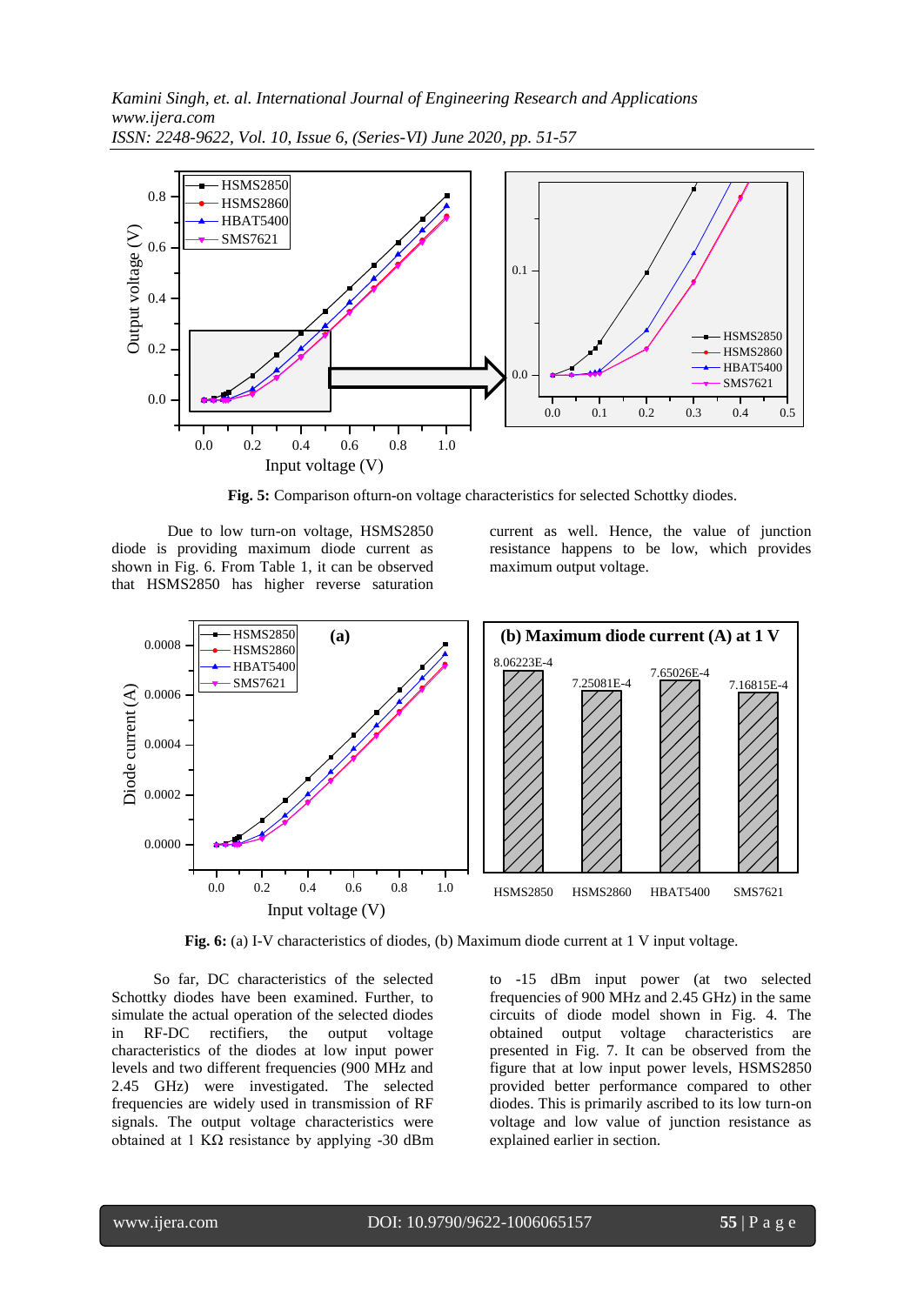

**Fig. 7:** Output voltage characteristics of the selected Schottky diodes at low input power levels - (a) Output voltage of diodes at 900 MHz frequency, (b) Output voltage of diodes at 2.45 GHz frequency.

# **V. CONCLUSION**

This paper reportsthe performance comparison of four commercially available Schottky diodes HSMS2850, HSMS2860, HBAT5400 and SMS7621 carried out usingLTSpiceIV software. These diodes are widely used as RF-DC rectifiers.Based on DC characteristics, HSMS2850 diode showed low turnon voltage between 60 mV to 100 mV and maximum output current of 806.22 µA at 1 V input. HSMS2850 also provided maximum output voltage at low input power levels while simulating the actual operation as RF-DC rectifier and found to be the most efficient Schottky diode for RF-DC rectification.

## **ACKNOWLEDGMENT**

The authors gratefully acknowledge the funding support received from NPIU, MHRD, Government of India (TEQIP Collaborative research scheme, CRS ID: 1-5727948711, dated – June 18, 2019).

### **REFERENCES**

- [1]. J. A. Stankovic et al., "Wireless sensor networks for in-home healthcare: potential and challenges," in Proceedings of the the High Confidence Medical Device SoftwareSystems Workshop, 2005.
- [2]. P. Padhy et al., "environment monitoring using sensor networks," in Proceedingsof the Conference on Real-WorldWireless Sensor Networks, 2005.
- [3]. K. A. Kumar, "IMCC protocol in heterogeneous wireless sensor network for high quality data transmission in military

applications," in Proceedings of the 1st International Conference onParallel, Distributed and Grid Computing (PDGC '10), pp. 339–343, October 2010.

- [4]. B. Płaczek, "Selective data collection in vehicular networks for traffic control applications," Transportation Research Part C:Emerging Technologies, vol. 23, pp. 14– 28, 2012.
- [5]. M. R. Akhondi, A. Talevski, S. Carlsen, and S. Petersen,"Applications of wireless sensor networks in the oil, gas and resources industries," in Proceedings of the 24th IEEE InternationalConference on Advanced Information Networking andApplications (AINA '10), pp. 941–948, April 2010.
- [6]. T. Torfs et al., "Low Power Wireless Sensor Network for Building Monitoring", IEEE sensors journal, vol. 13, no. 3,March 2013.
- [7]. S. Basagni et al., Wireless sensor networks with energy harvesting.
- [8]. J. M. Gilbert ,Farooq Balouchi, "Comparison of Energy Harvesting Systems for Wireless Sensor Networks", International Journal of Automation and Computing 05(4), October 2008, 334- 347DOI: 10.1007/s11633-008-0334-2
- [9]. Shad Roundy, Paul K. Wright, Jan Rabaey, "A study of low level vibrations as a power source for wireless sensor nodes", 2003.
- [10]. Sleebi K. Divakaran, Deepti Das Krishna, Nasimuddin, "RF energy harvesting systems: An overview and design issues", 2018.
- [11]. David M. Pozar. "Microwave Engineering", Wiley, 3rd edition.